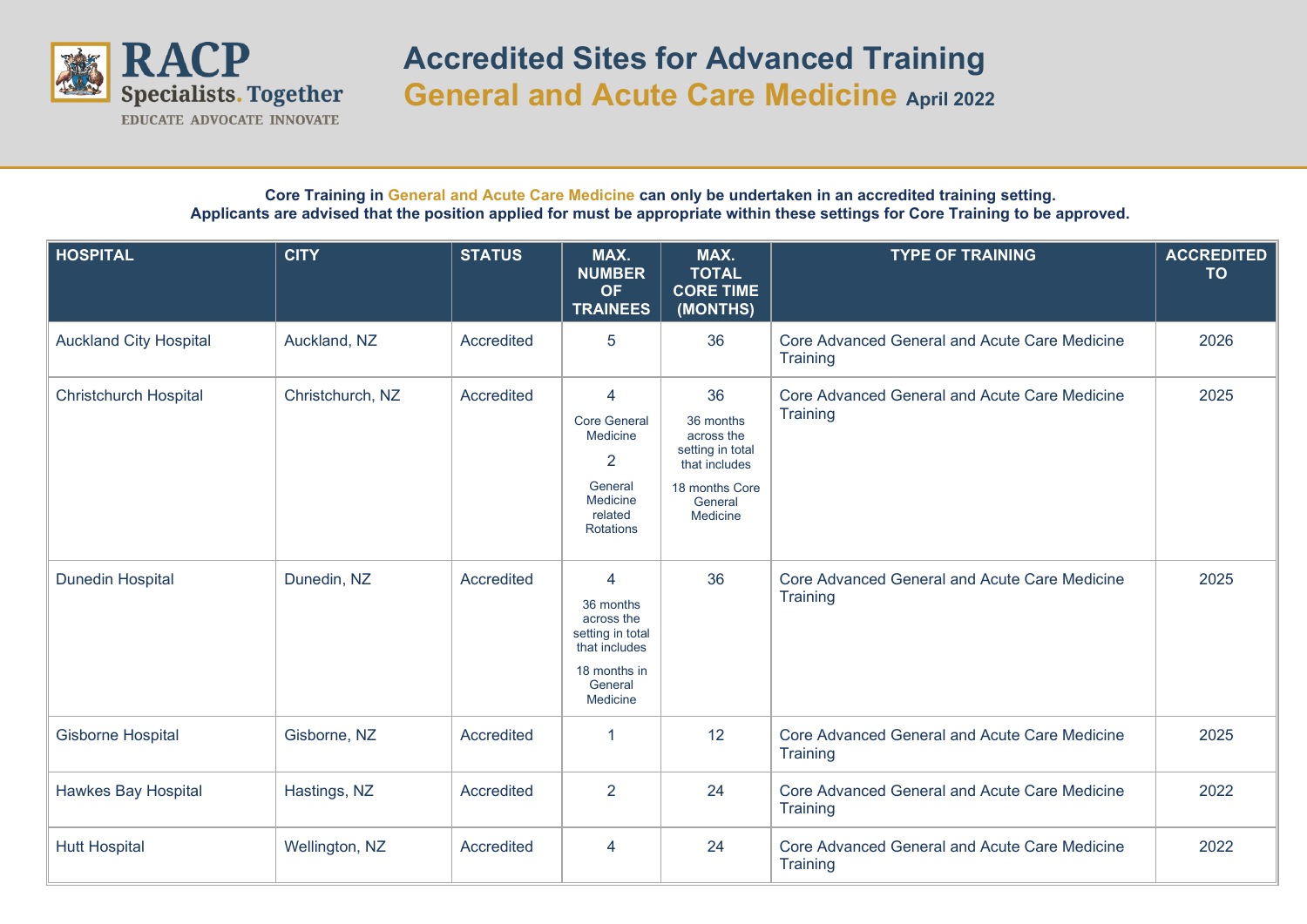| <b>HOSPITAL</b>                  | <b>CITY</b>          | <b>STATUS</b> | MAX.<br><b>NUMBER</b><br><b>OF</b><br><b>TRAINEES</b>                                                                                                                                                                                                 | MAX.<br><b>TOTAL</b><br><b>CORE TIME</b><br>(MONTHS) | <b>TYPE OF TRAINING</b>                                                                                                                                                              | <b>ACCREDITED</b><br><b>TO</b> |
|----------------------------------|----------------------|---------------|-------------------------------------------------------------------------------------------------------------------------------------------------------------------------------------------------------------------------------------------------------|------------------------------------------------------|--------------------------------------------------------------------------------------------------------------------------------------------------------------------------------------|--------------------------------|
|                                  |                      |               |                                                                                                                                                                                                                                                       |                                                      | 12 months General medicine training<br>• 12 months Sub-speciality training.                                                                                                          |                                |
| <b>Middlemore Hospital</b>       | Auckland, NZ         | Accredited    | $\boldsymbol{9}$<br>5 Core<br>General<br>Medicine<br>2 MAU<br>General<br>Medicine<br>related - high<br>acuity<br>2 MTS -<br>General<br>Medicine<br>$related - only$<br>trainees who<br>have<br>completed<br>their core<br>general run<br>are eligible | 36<br>Maximum 18<br>months in<br>General<br>Medicine | Core Advanced General and Acute Care Medicine<br>Training                                                                                                                            | 2022                           |
| <b>Nelson Hospital</b>           | Nelson, NZ           | Accredited    | $\overline{2}$<br>(1 being a<br>Fellow)                                                                                                                                                                                                               | 12                                                   | Core Advanced General and Acute Care Medicine<br>Training<br>• 6 months maximum Cardiology training.                                                                                 | 2025                           |
| North Shore Hospital             | Auckland, NZ         | Accredited    | 4<br>(+ MTS Roles)                                                                                                                                                                                                                                    | 24                                                   | Core Advanced General and Acute Care Medicine<br>Training<br>• 12 months total General medicine training<br>6 months maximum MTS role<br>• Further 12 months Sub-speciality training | 2024                           |
| <b>Palmerston North Hospital</b> | Palmerston North, NZ | Accredited    | 4<br>(Inc. Proposed<br>MAPU role)                                                                                                                                                                                                                     | 24                                                   | Core Advanced General and Acute Care Medicine<br>Training<br>• 12 months General medicine training<br>• 12 months Sub-speciality training                                            | 2024                           |
| Rotorua Hospital                 | Rotorua, NZ          | Accredited    | 1                                                                                                                                                                                                                                                     | 12                                                   | Core Advanced General and Acute Care Medicine<br>Training                                                                                                                            | 2022                           |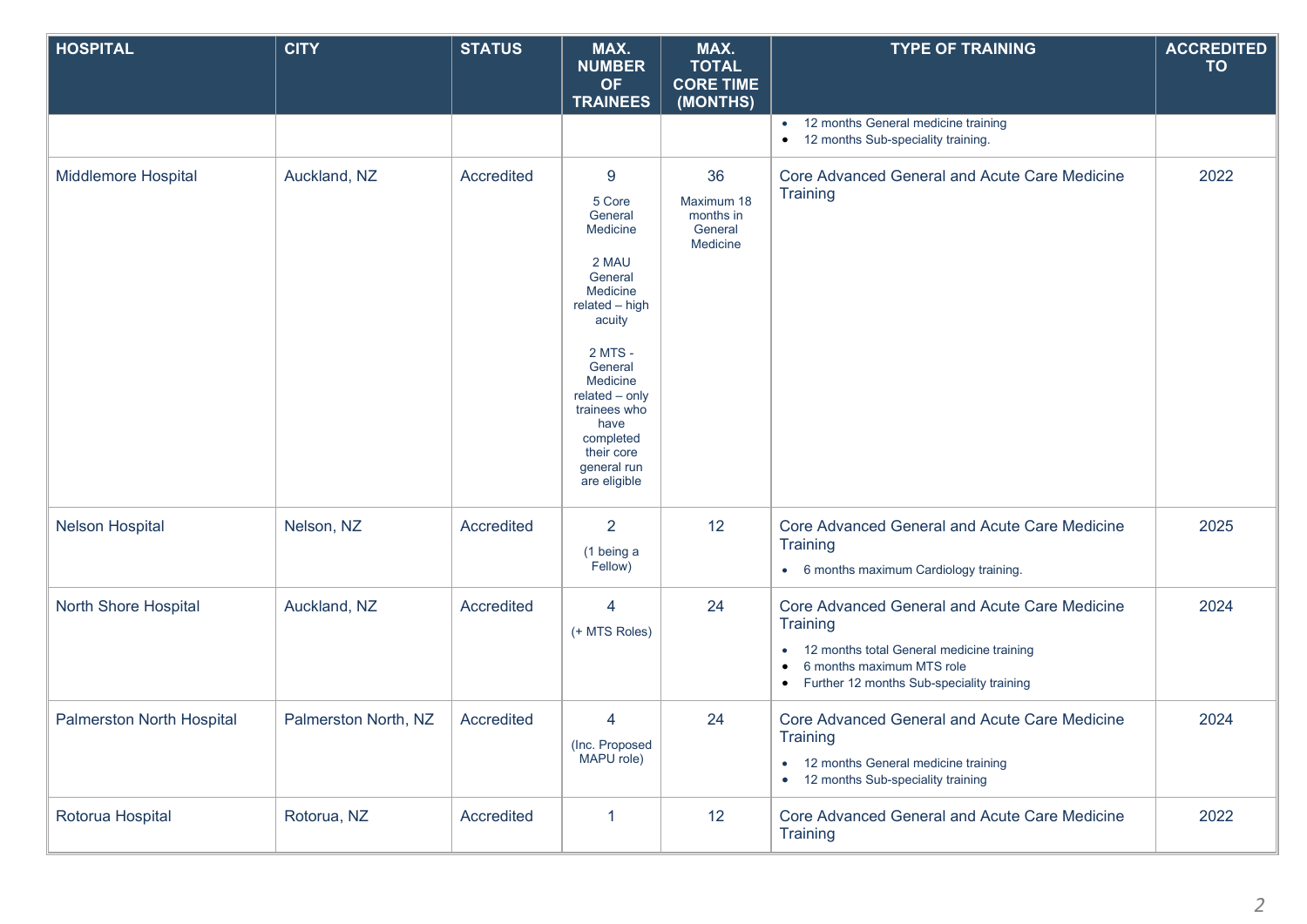| <b>HOSPITAL</b>            | <b>CITY</b>      | <b>STATUS</b>     | MAX.<br><b>NUMBER</b><br><b>OF</b><br><b>TRAINEES</b> | MAX.<br><b>TOTAL</b><br><b>CORE TIME</b><br>(MONTHS) | <b>TYPE OF TRAINING</b>                                                                                                                           | <b>ACCREDITED</b><br><b>TO</b> |
|----------------------------|------------------|-------------------|-------------------------------------------------------|------------------------------------------------------|---------------------------------------------------------------------------------------------------------------------------------------------------|--------------------------------|
| <b>Southland Hospital</b>  | Invercargill, NZ | Accredited        | $\overline{2}$                                        | 12                                                   | Core Advanced General and Acute Care Medicine<br>Training                                                                                         | 2022                           |
| Taranaki Base Hospital     | New Plymouth, NZ | Accredited        | 2                                                     | 12                                                   | Core Advanced General and Acute Care Medicine<br>Training                                                                                         | 2022                           |
| Tauranga Hospital          | Tauranga, NZ     | Accredited        | 4<br>3 Core<br>General<br>Medicine<br>I trainee APU   | 24                                                   | Core Advanced General and Acute Care Medicine<br>Training                                                                                         | 2025                           |
| <b>Thames Hospital</b>     | Thames, NZ       | Provisional       | 1                                                     | $6\phantom{1}6$                                      | Core Advanced General and Acute Care Medicine<br>Training                                                                                         | 2021                           |
| <b>Waikato Hospital</b>    | Hamilton, NZ     | Accredited        | 4                                                     | 36                                                   | Core Advanced General and Acute Care Medicine<br>Training                                                                                         | 2022                           |
| <b>Waitakere Hospital</b>  | Auckland, NZ     | Accredited        | 2                                                     | 18                                                   | Core Advanced General and Acute Care Medicine<br>Training<br>12 months General medicine training<br>6 months Sub-speciality training<br>$\bullet$ | 2022                           |
| <b>Wellington Hospital</b> | Wellington, NZ   | <b>Accredited</b> | $\overline{4}$                                        | 36                                                   | Core Advanced General and Acute Care Medicine<br>Training<br>• Maximum 1 Trainee for 12 months at Kenepuru Hospital                               | 2022                           |
| Whangarei Hospital         | Whangarei, NZ    | Conditional       | 1                                                     | 12                                                   | Core Advanced General and Acute Care Medicine<br>Training                                                                                         | 2024                           |
| Wairarapa Hospital         | Masterton, NZ    | Provisional       | 1                                                     | $6\phantom{1}6$                                      | Core Advanced General and Acute Care Medicine<br>Training                                                                                         | 2022                           |

## **Overseas Training Sites**

Trainees applying for overseas training must submit evidence related to supervision and training to ensure the placement is relevant to gain competencies required by the curriculum. Core training will only be certified in places where the training experience is similar to that of Australia or New Zealand.